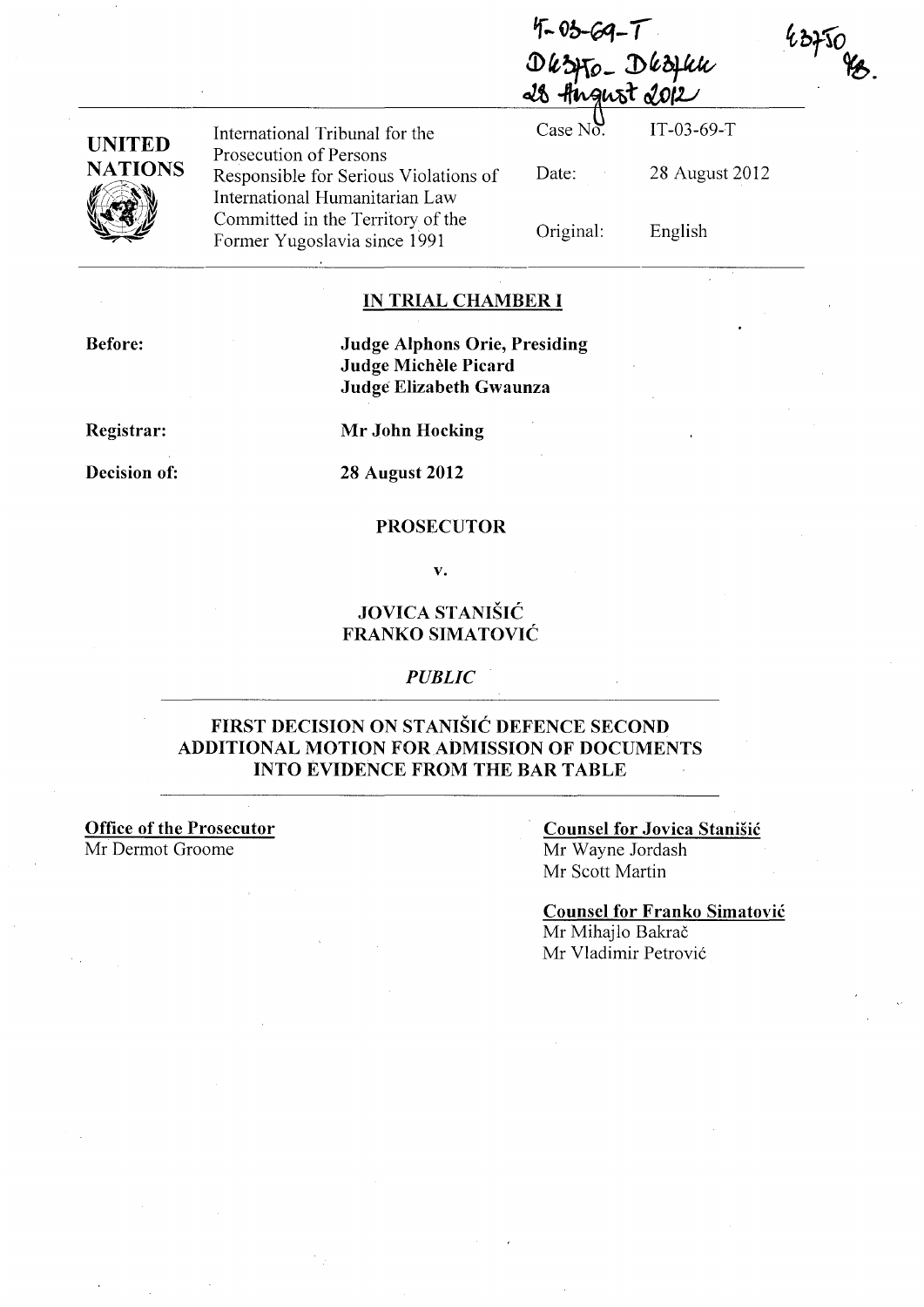## **I. PROCEDURAL HISTORY AND SUBMISSIONS OF THE PARTIES**

1. On 24 May 2012, the Chamber set 4 June 2012 at noon as the deadline for submitting any further evidentiary motions for the Defence case.<sup>1</sup> On 4 June 2012 at 1:24 p.m., the Stanisic Defence filed its Second Additional Motion for Admission of Documents into Evidence from the Bar Table, requesting the admission of 152 documents ("Motion"). On 7 June 2012, the Chamber summarily dismissed the Motion ("Oral Decision").<sup>2</sup> On 11 June 2012, the Stanisic Defence filed a motion for reconsideration of the Oral Decision or, in the alternative, certification for leave to appeal it.<sup>3</sup> On 26 June 2012, by means of an informal communication, the Chamber reconsidered the Oral Decision and reinstated the Motion. On 28 June 2012, the Defence filed a corrigendum correcting the confidential status of certain documents as well as the description of another document, and withdrawing the request for the admission of three documents contained in the Motion ("Corrigendum").<sup>4</sup> On 10 July 2012, the Prosecution filed its Response ("Response").<sup>5</sup> The Simatovic Defence did not respond to the Motion.

2. In the Motion, the Stanisic Defence ("Defence") tenders 152 documents from the bar table, and submits that as the Simatovic Defence case has come to an end, it was able to further assess whether there were any outstanding issues which could be addressed by documents in its possession.<sup>6</sup> The Defence tenders 23 documents related to Prosecution witness Stevan Todorović, mostly consisting of statements and transcripts of testimony of witnesses in other cases before this Tribunal which the Defence submits describe Todorović's cruel treatment of prisoners and other individuals.<sup>7</sup> The Defence submits that the "ICTY statements and previous testimony" sought to be tendered in relation to Todorovic are tendered under Rule 92 *bis* of the Rules of Procedure and Evidence ("Rules").<sup>8</sup> One of these documents, bearing Rule 65 *ter* no. 1D04685, has already been admitted into evidence as exhibit P183, and will therefore not be addressed in this decision.<sup>9</sup> The Defence submits that these documents impeach Todorović's credibility and the reliability of his

T.19805.

 $\overline{2}$ T.20138-20139.

Urgent Stanisic Defence Motion for Reconsideration or in the Alternative Request for Leave to Appeal the Trial Chamber's Decision of Stanisic Second Additional Motion for Admission of Documents into Evidence Through the Bar Table, 11 June 2012.

 $\overline{4}$ Stanisic Corrigendum to "Second Additional Motion for Admission of Documents into Evidence through the Bar Table" and "Motion for Admission of Documents into Evidence through the Bar Table of Documents that were Denied Admission Without Prejudice" both filed on 4 June 2012, 28 June 2012, paras 3-5. The documents withdrawn by the Defence are: 1005527, 1005506, and 1005553.

 $\overline{5}$ Prosecution Response to Stanisic Additional Motion for Admission of Documents into Evidence Through the Bar Table with Confidential Annex A, 10 July 2012.

<sup>6</sup> Motion, para. 6.

These are documents bearing Rule 65 ter nos 1D05503, 1D04594, 1D04600, 1D04602, 1D04604, 1D04605, 1004607, 1004608, 1004614, 1004616, 1004620, 1004638, 1004640, 1004644, 1004660, 1004685, 1004686, 1004693,1004730,100'4732, 1004736, 1004781, and 100479l.

 $\overline{8}$ Motion, Confidential Annex A, p. 17.

T. 3258,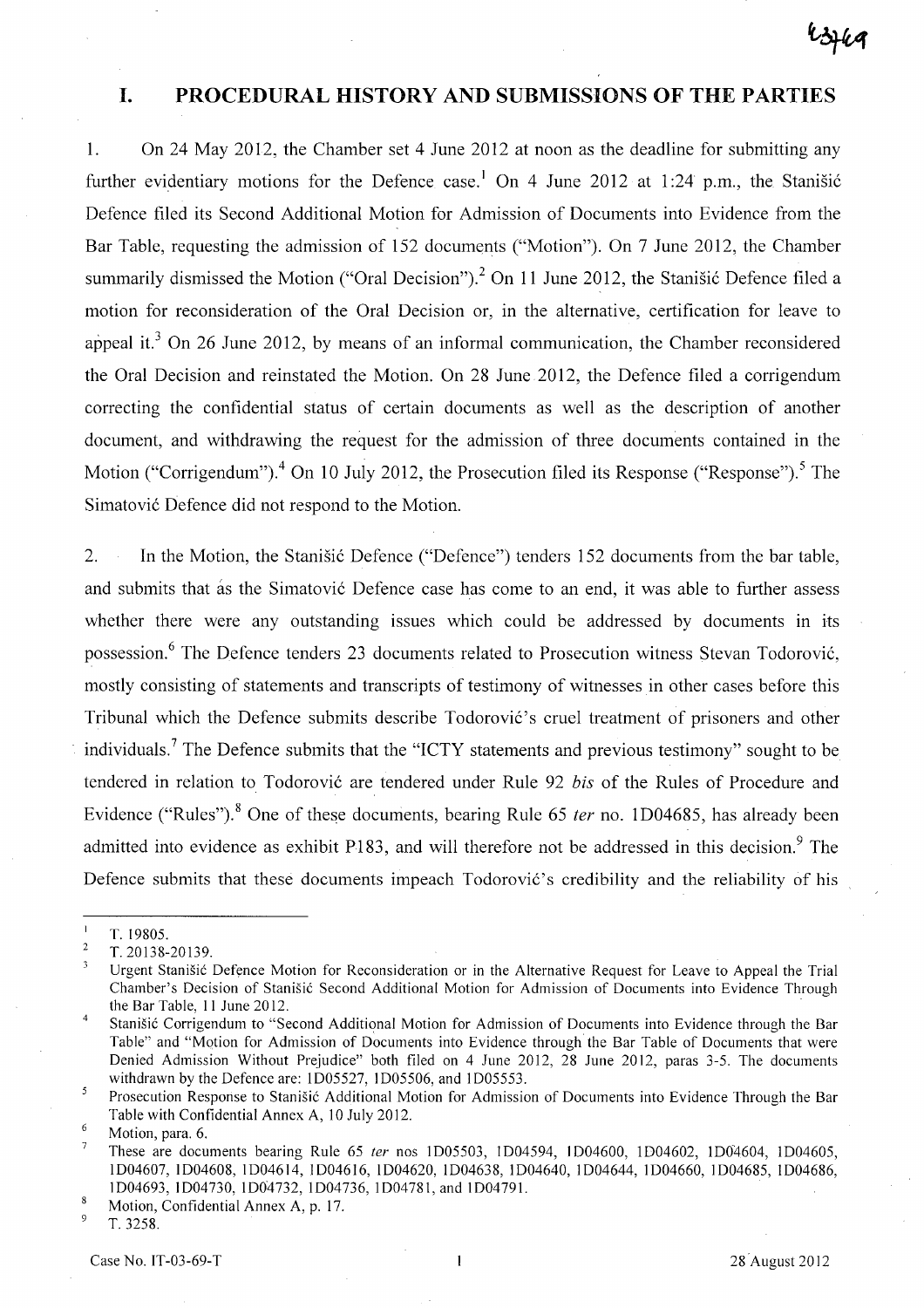evidence. <sup>10</sup> The Defence likewise incorporates by reference its arguments in its Response to the Prosecution Motion seeking the admission of Todorović's evidence in this case under Rule 92 *quater.*<sup>11</sup> It further tenders four transcripts of testimony given in the *Karadžić* case by Prosecution witnesses who had previously given testimony in the present case, along with two interviews of Prosecution witnesses, one of whom testified in the present case, and another whose evidence was admitted under Rule 92 *quater*.<sup>12</sup> As with its previous decisions on bar table motions, the Chamber will deal with the various categories of documents subject of the Motion through separate decisions. The Chamber will therefore address these 28 documents through the present decision, and the remainder of the Motion through another decision.

3. With regard to the documents the Defence seeks to tender pursuant to Rule 92 *bis,* the Prosecution notes that the Defence has not articulated the basis for the admission of said documents under Rule 92 *bis,* and argues that the Defence failed to provide notice as required by Rules 65 *ter*  (G) and  $67(A)(ii)$ .<sup>13</sup> The Prosecution further points out that the Defence has not requested the addition of these witnesses to its witness list under Rule 73 *ter* (D).<sup>14</sup> Furthermore, the Prosecution objects to the admission of transcripts of testimony given in the *Karadiic* case by witnesses who had previously testified in the present case.<sup>15</sup> The Prosecution further notes that the Defence appears to be tendering the testimony of a Prosecution witness given in the *Karadžić* case as a previous inconsistent statement, albeit made subsequent to the testimony that the Defence seeks to challenge.<sup>16</sup> The Prosecution recalls the Tribunal's case law on confronting witnesses with inconsistent statements.<sup>17</sup> The Prosecution does not object to the admission of five documents, those bearing Rule 65 *fer* nos ID04686, ID04730, ID04736, ID05503, and ID05539. 18 Finally, the Prosecution seeks to exceed the word limit in its Response, citing the size and complexity of the Motion.<sup>19</sup>

<sup>&</sup>lt;sup>10</sup> Motion, Confidential Annex A, pp. 15-26.

Motion, Confidential Annex A, p. 16, referring to Further Defence Response to Prosecution Motion for Admission of Evidence of Witness B-1244 pursuant to Rule 92 *quater* with Confidential Annexes A and B, 13 July 2010.

<sup>&</sup>lt;sup>12</sup> These are documents bearing Rule 65 *ter* nos 1D05539, 1D05563, 1505547, 1D05549, 1D05550, and 1D05551.

 $13 \t\t\t 15$ <br>
14 Response, paras 18, 22.<br>
15 Response, para. 21.<br>
16 Response para. 23

 $16$  Response, para. 23.

 $^{17}$  Response, paras 23-25.

<sup>&</sup>lt;sup>18</sup> Response, Confidential Annex A, pp. 16, 26-30, 72.

Response, paras 27-28.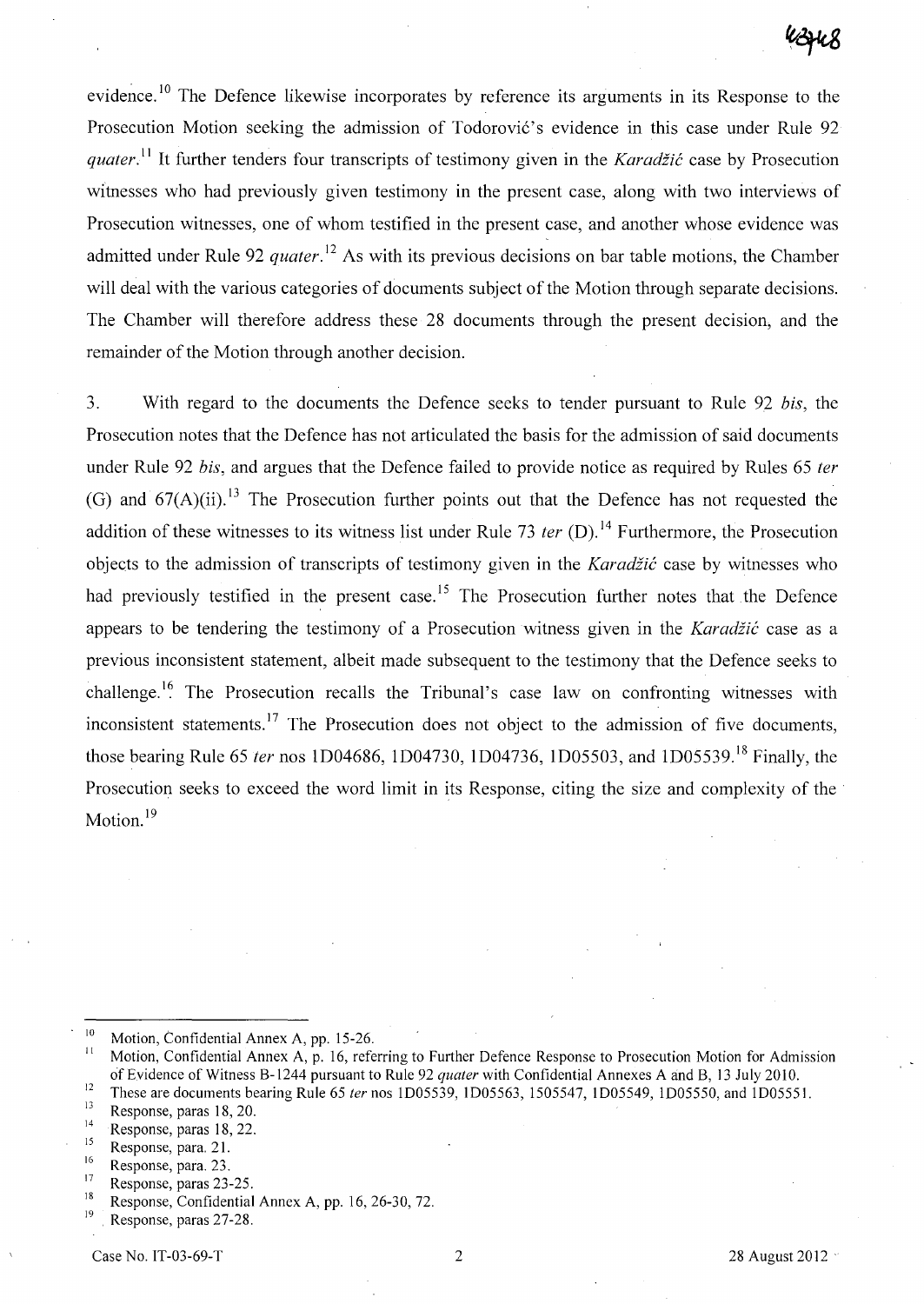# **II. APPLICABLE LAW**

4. The Chamber recalls and refers to the applicable law governing Rule 92 bis and the admission of evidence from the bar table under Rule 89 (C) as set out in previous decisions.<sup>20</sup> Rule 92 ter is another avenue by which a written statement or transcript of testimony may be admitted into evidence, provided the witness is: (1) present in court, (2) available for cross-examination and any questioning by the Judges; and (3) the witness attests that the written statement or transcript accurately reflects that witness's declaration and what the witness would say if examined. Unlike Rule 92 bis, Rule 92 ter allows the admission of evidence that goes to the acts and conduct of the accused as charged in the indictment. Rules 92 bis and 92 ter are leges specialis for the admission of written statements and transcripts of testimony of prospective witnesses taken by the parties for the purpose of these proceedings, and the requirements of Rule 92 bis or Rule 92 ter cannot be circumvented by resorting to the lex generalis of Rule 89 (C).<sup>21</sup> A previous inconsistent statement of a witness may be tendered and admitted under Rule 89 (C) for the purpose of assessing that witness's credibility or for the truth of the contents thereof.<sup>22</sup> The witness, however, should be confronted with such statement so as to enable the Chamber to evaluate the probative value of the inconsistent statement.<sup>23</sup> The Chamber further recalls and refers to the applicable law governing the recall of a witness.<sup>24</sup>

#### **Ill. DISCUSSION**

5. At the outset, the Chamber grants the Prosecution request to exceed the word limit in its Response, considering the size and complexity of the Motion.

6. The Prosecution does not object to the admission of the documents bearing Rule 65 *ter* nos ID05503, ID04686, ID04730, and ID04736. The Chamber notes that these are not witness statements or transcripts of evidence given by a witness to a party for the purpose of Tribunal

<sup>&</sup>lt;sup>20</sup> First Decision on Stanišić Defence Bar Table Motion of 17 February 2012, 23 May 2012, paras 9-10; Decision on Prosecution's Motions for Admission of Written Evidence pursuant to Rule 92 *bis,* 7 October 2010, paras 29-36.

<sup>21</sup>*Prosecutor* v. *Stanislav Galic,* Case No. IT-98-29-AR73.2, Decision on Interlocutory Appeal concerning Rule *92bis(C),* 7 June 2002, para. 31. Rule 92 *ter* had not yet been introduced at the time of this Appeals Decision.

*<sup>22</sup> Prosecutor* v. *Vu)adin Popovic et aI.,* Case No. IT-OS-88AR73.3, Decision on Appeals against Decision on Impeachment of a Party's Own Witness, I February 2008, paras 29-32, citing with approval *Prosecutor* v: *Fatmir Lima) et aI.,* Decision on the Prosecution's Motions to Admit Prior Statements as Substantive Evidence, 2S April 200S, paras 18, 21; See also Decision on Admission into Evidence of Prior Testimony Statement, and Related Documents Concerning Witness JF-OS2, 28 January 2011, paras S-6.

<sup>&</sup>lt;sup>23</sup> See e.g. *Prosecutor v. Halilović*, Case No. IT-01-48-T, Decision on Admission into Evidence of Prior Statement of a Witness, S July 200S, p. 3, where the Chamber held that: "confronting a witness with material passages of his or her prior statement allows the witness to explain, comment or elucidate on the existence of the alleged inconsistencies and therefore is respectful of the witness's integrity and enhances the reliability of the testimony"; See also *Prosecutor* v. *Vu)adin Popovic et aI.,* Case No. IT-OS-88AR73.3, Decision on Appeals against Decision on Impeachment of a Party's Own Witness, 1 February 2008, para. 28 and fn. 28.

<sup>&</sup>lt;sup>24</sup> Decision on Motions for Admission of Additional Evidence of Witness Milan Babić, 20 July 2012, para. 12.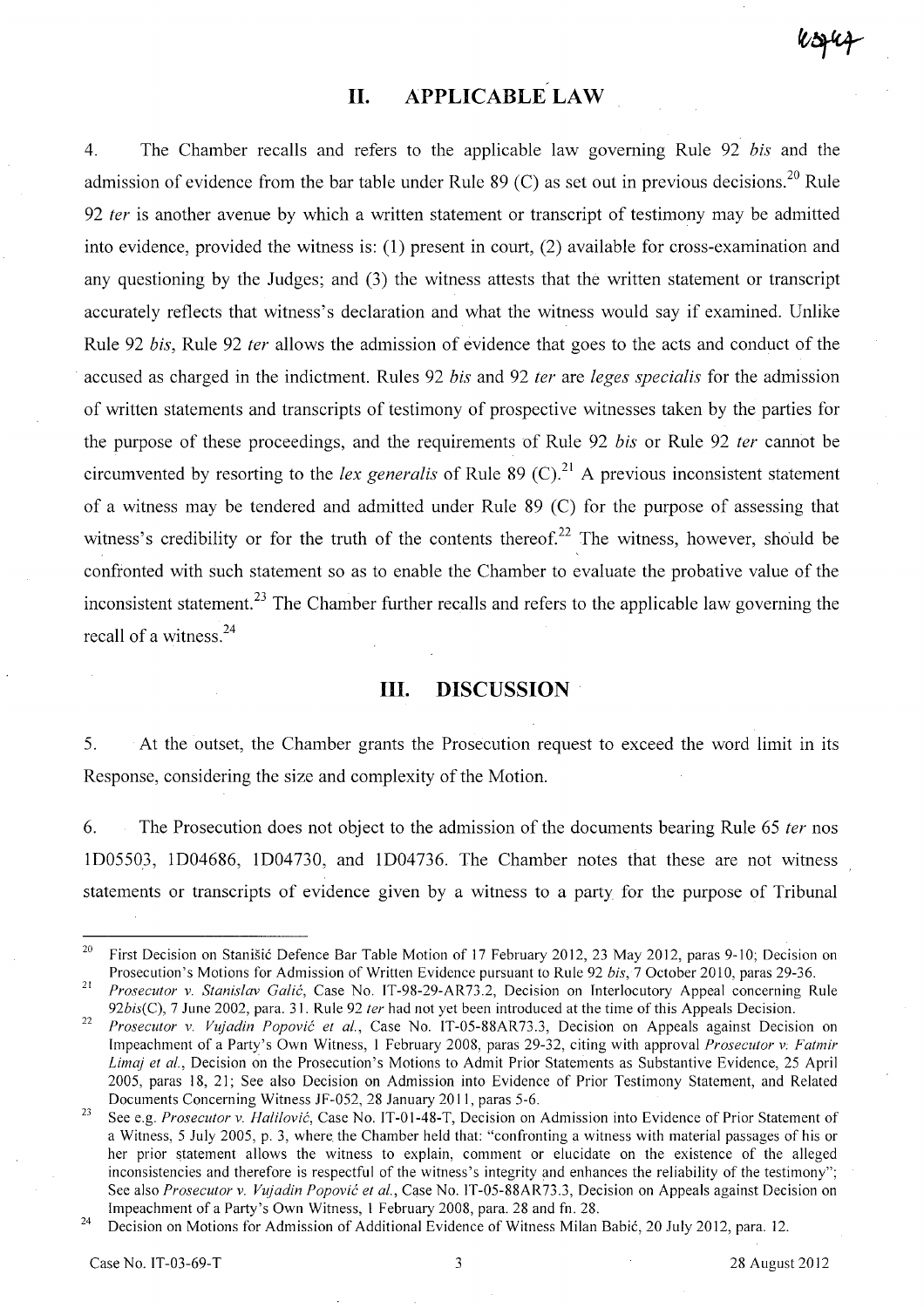proceedings. These documents therefore do not fall within the ambit of Rules 92 bis or 92 ter. The Chamber considers that the Defence explains (i) the relevance and probative value of each of these documents, and (ii) how they fit into its case. The Chamber therefore admits these documents into evidence.

7. The Prosecution likewise does not object to the admission of the document bearing Rule 65 ter no. 1D05539, which is an interview of Prosecution witness Miroslav Deronjić, whose testimony in the *Slobodan Milosevic* and *Krajisnik* cases before this Tribunal, along with his 25 November 2003 statement, were admitted into evidence in this case under Rule 92 *quater*.<sup>25</sup> The Chamber considers that the appropriate time for the Defence to challenge or contextualise the Rule 92 quater evidence of Deronjic with additional evidence from this witness would have been either upon the Prosecution's tendering thereof or shortly after its admission on 1 March 2011, during the Prosecution case.<sup>26</sup> The Chamber notes that the document in question was disclosed to the Defence on 28 December 2008.<sup>27</sup> The Defence has not shown good cause for only tendering this document now. The Chamber therefore denies admission into evidence of the document bearing Rule 65 ter no. lD05539.

8. The document bearing Rule 65 *ter* no. 1D05563 is a record of an interview conducted on 24 May 2001 by the Prosecution of one of its witnesses in the present case, Manojlo Milovanovic. The Defence tenders this document to contextualize the evidence the witness previously gave.<sup>28</sup> The Prosecution submits that this was originally disclosed to the Defence pursuant to Rule 66(A)(ii) and the Defence could have put the document's contents to Milovanovic when he testified in April 2010, or when he returned in December 2011 for further cross-examination.<sup>29</sup> The Defence does not explain why, despite ample opportunity to do so in both April 2010 and December 2011, it did not \ confront Milovanovic with this document. Furthermore, the Defence tenders the document bearing Rule 65 fer no. 1D05547, which is the transcript of a Prosecution witness's testimony in the Karadžić case, as a statement inconsistent with his prior testimony in the present case.<sup>30</sup> The Chamber considers that the appropriate avenue for introducing the documents bearing Rule 65 ter nos ID05563 and ID05547 would have been through a Defence request to recall them for further cross-examination, and have them attest to their prior statements pursuant to Rule 92 ter or confront them with and question them on any inconsistencies so as to establish probative value for tendering

<sup>&</sup>lt;sup>25</sup> T. 10234; Reasons for Decision on Prosecution's Motion for Admission of Evidence of Witness Miroslav Deronjić pursuant to Rule 92 *quater,* I March 2011.

<sup>&</sup>lt;sup>26</sup> See also Decision on Motions for Admission of Additional Evidence of Witness Milan Babić, 20 July 2012, para. 20.

<sup>&</sup>lt;sup>27</sup> Motion, Confidential Annex A, p. 72.

<sup>&</sup>lt;sup>28</sup> Motion, Confidential Annex A, pp. 61-62.

<sup>&</sup>lt;sup>29</sup> Response, Confidential Annex A, pp. 73-74.<br><sup>30</sup> Bennance Confidential Annex A, pp. 78-79.

Response, Confidential Annex A, pp. 78-79.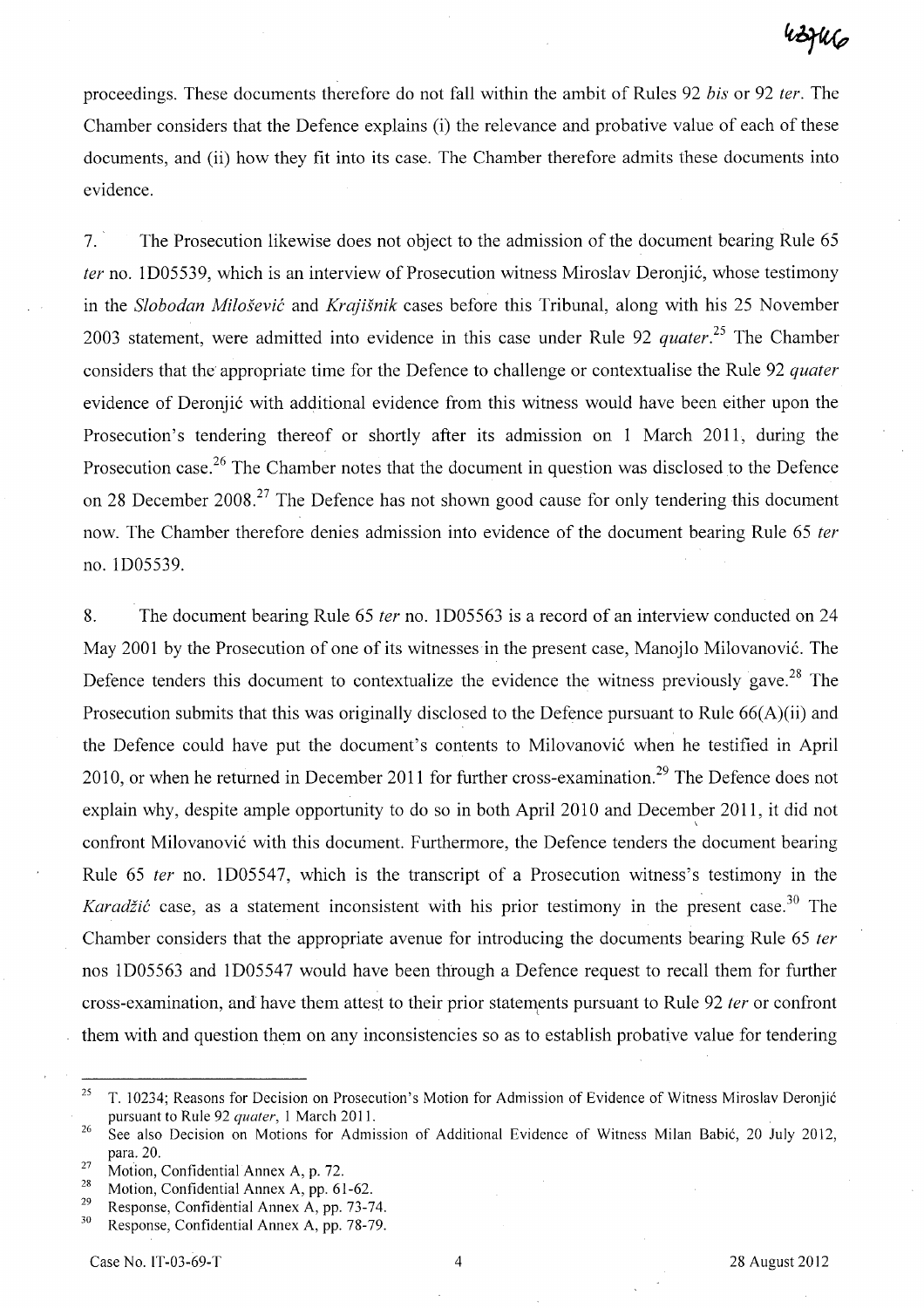the documents as previous inconsistent statements under Rule 89 (C) of the Rules. The Chamber therefore denies admission into evidence of the documents bearing Rule 65 ter nos 1D05563 and 1D05547.

9. The Chamber observes that the remaining 21 documents subject of this Decision<sup>31</sup> are all transcripts of evidence given by witnesses in proceedings before this Tribunal or witness statements given for the purpose of Tribunal proceedings which the Defence submits impugn the credibility of Prosecution Rule 92 *quater* witness Todorović. The Defence should have sought these documents' admission under Rule 92 bis or 92 ter in conjunction with Rule 73 ter (D). The Defence therefore should not be permitted to seek the admission of these documents into evidence through a bar table motion filed under the lex generalis of Rule 89 (C), and circumvent the stringent requirements of Rules 92 *bis* or 92 *ter.*<sup>32</sup> For these reasons, the Chamber denies admission of the remaining 21 documents subject of this decision.

## **IV. DISPOSITION**

- 10. For the foregoing reasons, the Chamber
	- (i) **GRANTS** the Prosecution request to exceed the word limit in its Response;
	- (ii) **DECLARES** the Motion moot in relation to the tendering of the document bearing Rule 65 fer no. 1D04685;
	- (iii) **GRANTS** the Motion in part;
	- (iv) **ADMITS** into evidence the documents bearing Rule 65 fer nos 1D05503, 1D04686, 1D04730 (provisionally under seal), and 1D04736 (provisionally under seal);
	- (v) **REQUESTS** the Registry' to assign exhibit numbers to the documents admitted and inform the parties and the Chamber of the numbers so assigned;
	- (vi) **DENIES** the admission into evidence of the documents bearing Rule 65 ter nos 1D04594, 1D04600, 1D04602, 1D04604, 1D04605, 1D04607, 1D04608, 1D04614, 1D04616, 1D04620, 1D04638, 1D04640, ID04644, 1D04660, ID04693, ID04732,

<sup>&</sup>lt;sup>31</sup> These are documents bearing Rule 65 *ter* nos, 1D04594, 1D04600, 1D04602, 1D04604, 1D04605, 1D04607, 1004608, lD04614, 1004616, 1004620, 1004638, 1004640, 1004644, 1004660, 1004693, 1004732, lD04781, lD04791, 1005549, 1005550, and 1005551.

<sup>&</sup>lt;sup>32</sup> The Chamber notes that the Defence explicitly tenders these documents under Rule 92 *bis*, however the fact remains that such an application should not be hidden in the annex of a bar table motion, which is filed under Rule 89 (C) of the Rules. Even more so, the Defence simply included the documents in its bar table chart without specifically arguing the requirements of Rule 92 *his,* let alone requesting addition to its witness list.